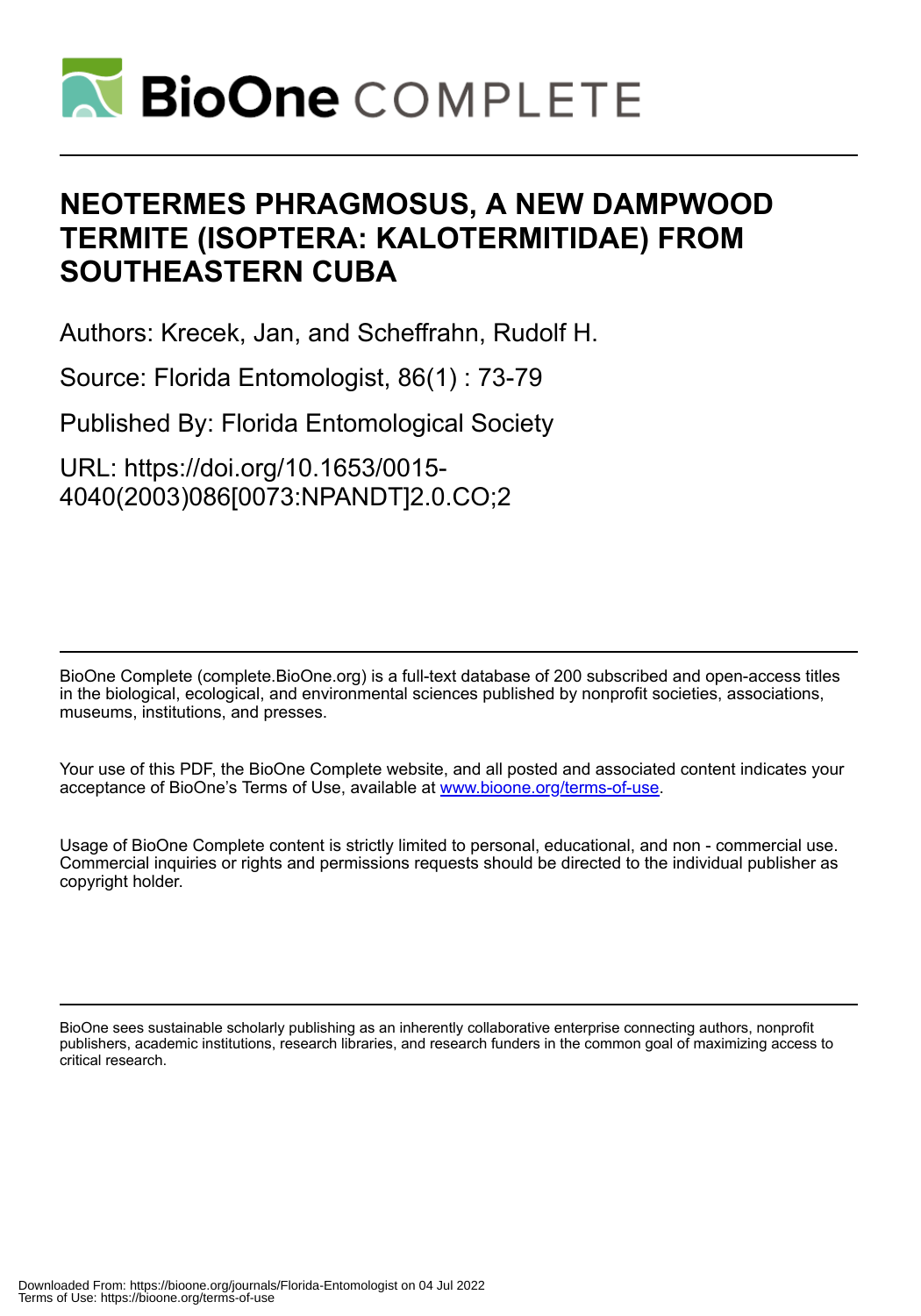# *NEOTERMES PHRAGMOSUS*, A NEW DAMPWOOD TERMITE (ISOPTERA: KALOTERMITIDAE) FROM SOUTHEASTERN CUBA

JAN KRECEK AND RUDOLF H. SCHEFFRAHN

Fort Lauderdale Research and Education Center, University of Florida Institute of Food and Agricultural Sciences, 3205 College Ave., Fort Lauderdale, FL 33314

#### ABSTRACT

*Neotermes phragmosus* n. sp. is described from the imago and soldier castes. The imago head capsule of *N. phragmosus* has a distinctly phragmotic and concave frons. Plesiomorphic characters of *N. phragmosus* unique among the Kalotermitidae include partial separation of the otherwise fused first and second marginal teeth of the left imago/worker mandible, long subcosta and radius, and increased number of antennal articles in both imagos and soldiers. This species is confined to the xeric coastal habitats of southeastern Cuba.

Key Words: new species, taxonomy, West Indies, Greater Antilles, Caribbean

#### **RESUMEN**

El *Neotermes phragmosus* n. sp. es descrito de la casta imago y la casta soldado. La cápsula de la cabeza del imago *N. phragmosus* tiene el frente distintivamente fragmotico y cóncavo. Las características plesiomorficas del *N. phragmosus* son únicas entre los Kalotermitidae incluyen la separación parcial de los primeros y segundos dientes marginales de la mandíbula izquierda del imago/trabajador, que en otros casos se encuentra fundidos; un subcosta y un radio largados; y un mayor número de artículos en las antenas en los imagos y los soldados. Esta especie está restríngida a la zona árida costera del sureste de Cuba.

A species of *Neotermes*, collected in extreme southeastern Cuba, was originally listed as *Neotermes* sp. nr. *mona* (Banks) (Scheffrahn et al. 1994). A subsequent redescription of *N. mona* (Krecek et al. 2000) revealed that the Cuban *Neotermes* was a new species that is described herein from the winged imago and small and large soldier castes. *Neotermes phragmosus* n. sp. is the fourth *Neotermes* species recorded from Cuba and the sixth from the Greater Antilles. *Neotermes phragmosus* and *N. cubanus* (Snyder) are endemic solely to Cuba (Snyder 1956, data herein). Of the two additional Cuban species, *N. castaneus* (Burmeister) is also recorded from the Bahamas, Cayman Islands, Florida, Hispaniola, Jamaica, and Turks and Caicos Islands (Scheffrahn et al. unpublished), while *N. jouteli* (Banks) ranges into the Bahamas, Cuba, Florida, and Mexico (Scheffrahn et al. 2000). The remaining Greater Antillean species include *N. platyfrons* Krecek and Scheffrahn (2001) from Hispaniola, and *N. mona* from the Bahamas, Hispaniola, Puerto Rico, Turks and Caicos, and Virgin Islands (Krecek et al. 2000).

#### MATERIALS AND METHODS

The description of *N. phragmosus* is based on 87 colony samples from the authors' collection taken from 23 localities in Guantánamo Province, Cuba, as part of a survey of termites of Cuba and the West Indies (Fig. 4). Collection localities were mapped using ArcView GIS version 3.0a software and relevant map data from Digital Map of the World version 1.0 (Environmental Systems Research Institute, Inc. Redlands, CA). Morphometric data from specimens preserved in 85% ethanol were obtained using a stereomicroscope fitted with an ocular micrometer. Scanning electron micrographs were scanned at 300 dpi, the specimen outline captured with photograph-enhancing software (Adobe Photoshop Elements, Adobe Systems Inc., San Jose, CA), the background converted to black, and the scale bar digitally redrawn. The imago head capsule photomicrograph was obtained using a digitized three-dimensional imaging system (Auto-Montage, Syncroscopy Inc. Frederick, MD) and further enhanced as mentioned above.

The holotype alate and paratype large and small soldier will be deposited at the American Museum of Natural History, New York. The additional alate and soldier paratypes will be submitted to the National Museum of Natural History (Smithsonian Institution), Washington, D.C., and to the Florida State Collection of Arthropods, Florida Department of Agriculture and Consumer Services, Division of Plant Industry, Gainesville, Florida. The remaining paratypes will be held in the authors' collection at the University of Florida Research and Education Center, Fort Lauderdale, Florida.

### *NEOTERMES PHRAGMOSUS,* **NEW SPECIES**

*Neotermes* sp. nr. *mona* (Banks); Scheffrahn et al. 1994: 217 (Cuba).

# Imago (Figs. 2 and 3, Table 1).

In dorsal view, head capsule ferruginous orange, except for slightly darker ferruginous ante-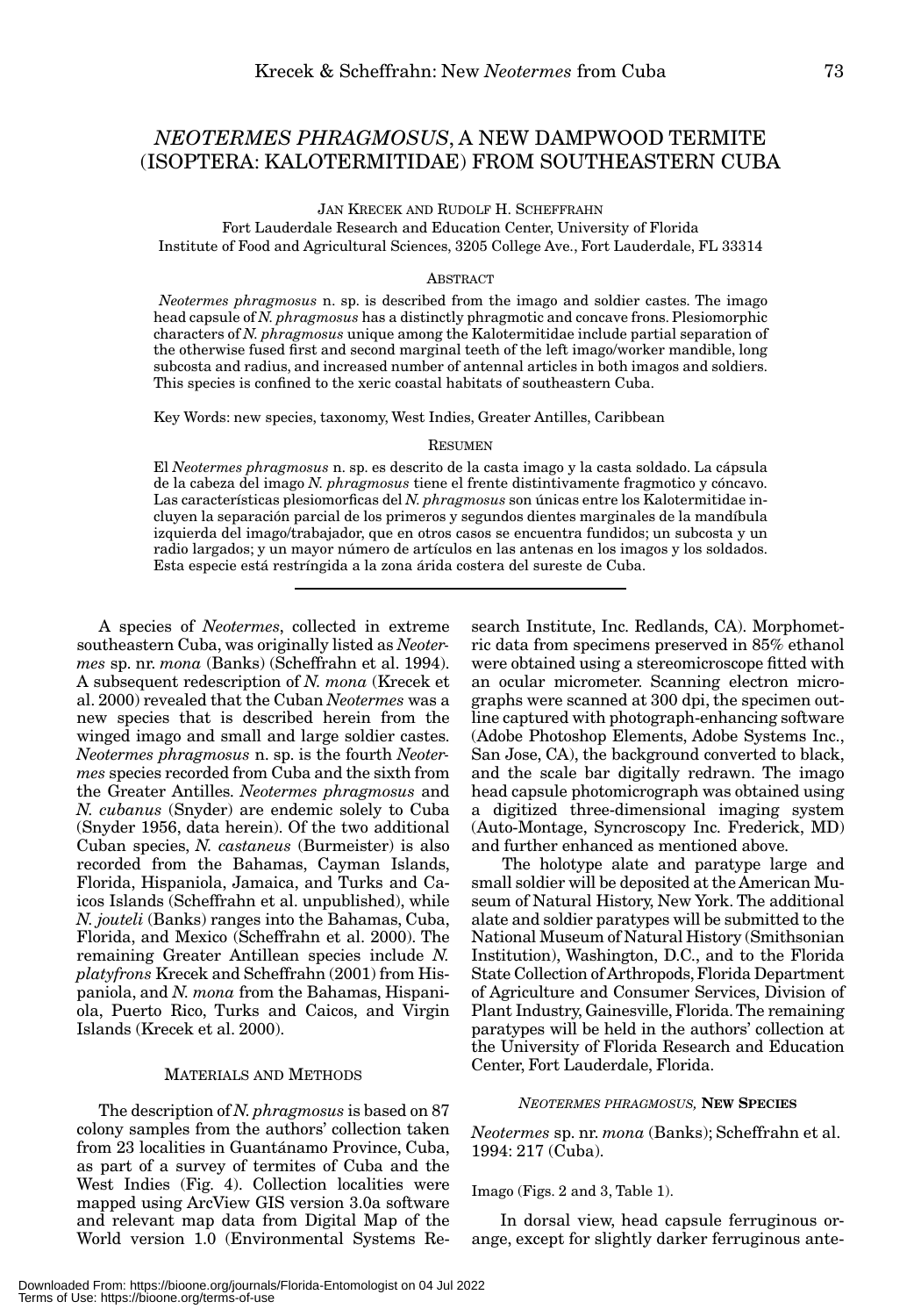

Fig. 1. Scanning electron micrograph of anterior of the large soldier head (dorsal view) of *Neotermes phragmosus* n. sp. from Tortuguilla, Guantánamo Province, Cuba. Scale bar equals 1 mm.

rior frons and postclypeus. Compound eyes almost black. Mandibles chestnut brown. Antennal articles 1-3 ferruginous; remaining articles ferruginous orange. Anteclypeus yellowish. Ferruginous orange chevron patterns formed by wing scales on pterothorax faint and wide; remaining dorsum of body pale orange-yellow. Sclerotized wing venation ferruginous orange, remainder of wings and abdominal sternites yellowish.

In dorsal view, head capsule suboval with sides along and anterior to eyes slightly concave; posterior of head capsule broadly rounded. Head converging to anterior in ventral aspect. In oblique view, frons phragmotic, broadly excavated; depression sharply delimited by moderately raised ridge; surface of frons covered by dense wrinkling of variable orientation (Fig. 2). A pair of tiny tubercles behind ocelli; lateral branches of epicranial suture near tubercles. In lateral view, plane of frons margin slopes weakly toward a slightly convex vertex. Compound eyes large and protruding, subcircular; eye margins narrowly subrectate along ocelli and along posteroventral area, and broadly subrectate or slightly concave along antennal sockets. Ocelli slightly protruding, large, elliptical; contacting or very narrowly separated from eyes; distinctly converging anteriorly. Mandibular bases and anterolateral corners of head capsule with distinct striations. Left mandible with slight hump at basal two-fifths; basal hump with several ~0.03 mm long setae; first and

second marginal teeth partially separated; each with separate pointed apex (Fig. 3); third marginal tooth with sinuous anterior and posterior margins. Right mandible with molar plate longer than posterior margin of second marginal tooth and composed of ca. 20 ridges (Fig. 3).

Several dozen setae of medium length (~0.05mm) dispersed on head, pronotum, wing scales, abdominal tergites, and sternites. Antennae with 18-24 articles,  $75\%$  (n = 64) with 22-24 articles, 10% with 24; relative length formula  $2 > 3 > 4 = 5$  or  $2 = 3 > 4 = 5$ . Pronotum robust, about twice as wide as its median length. Pronotum with anterior margin evenly concave, lateral margins faintly convex, posterolateral margins subtruncate or faintly concave, and posterior margin slightly concave medially; anterior and lateral margins with raised and rounded rim. Fore wing with very long subcosta and radius; subcosta terminating at costal margin usually beyond 1/2 of wing length from suture and near intersection of radius and costal margin at 2/3 of wing length. Radial sector with 4-6 branches that fork in apical third of wing just beyond intersection of radius into costal margin. Median vein sclerotized and with about four sclerotized and short posterior branches; branches dissolve gradually into membrane except for usually the two most distal branches, that terminate at wing margin. Wing membrane faintly and irregularly nodulate with some nodules fused. Arolia distinct.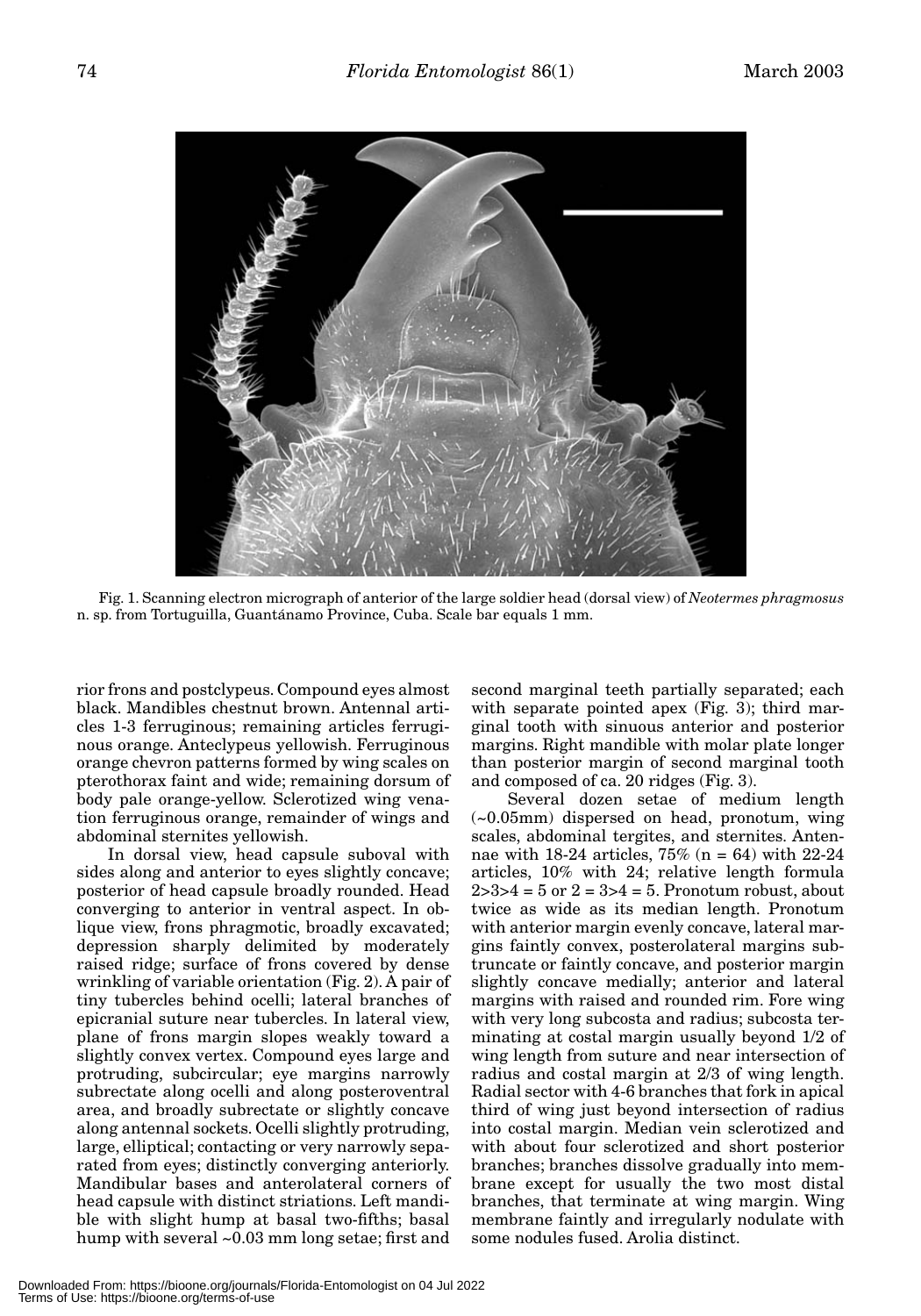

Fig. 2. Photomicrograph of the oblique view of imago head of *Neotermes phragmosus* n. sp. from the U.S. Naval Base, Guantánamo, Cuba, showing deeply excavated and phragmotic frons. Scale bar equals 1 mm.

Comparisons.

The *N. phragmosus* imago is unique among congeners in that its frons is characteristically truncated, depressed, encircled by a ridge, and rugose. Imagos of *N. phragmosus* and the allopatric *N. mona* are the largest among the West Indian Kalotermitidae. The *N. phragmosus* imago has less dense pilosity than *N. mona* on the head, pronotum, and wing scales. Few short setae on basal hump of mandibles present in *N. phragmosus* imago are absent both in *N. mona* and *N. jouteli*.

Compared to the sympatric *N. jouteli*, *N. phragmosus* alates differ primarily in size, the first species being distinctly smaller than the second one, usually without any overlapping. Those most distinctive characters are: 1.77-2.16 mm for head length with labrum of *N. jouteli*, versus 2.24- 2.74 mm for *N. phragmosus*; labrum width maximum 0.60-0.70 mm versus 0.74-0.83 mm; pronotum maximum length is 1.06-1.32 mm of *N. jouteli*, but 1.44-1.81 in *N. phragmosus*; and pronotum width with 1.75-2.05 mm, while 2.10- 2.59, respectively. Total body length is also useful; 13.92-16.05 mm in *N. jouteli*, versus 15.80-19.04 mm in *N. phragmosus*.

Soldier. (Fig. 1, Tables 2 and 3).

The soldier caste consists of two distinct morphs, large and small, both usually present in mature colonies. Other than size, there are few distinguishing characters that separate small and large soldiers of *N. phragmosus* compared with some congeners and species in several other kalotermitid genera.

Head capsule and labrum ferruginous orange in dorsal view. Antennae ferruginous orange; three proximal articles ferruginous. Anteclypeus pale yellowish. Mandibles glossy, almost black; basal areas dark chestnut. Epicranial sutures faint or absent. Eyes dark gray. Thorax, including femora and abdominal dorsum and sternum pale yellowish. Tibiae and genae pale orange-yellow. Postmentum pale ferruginous.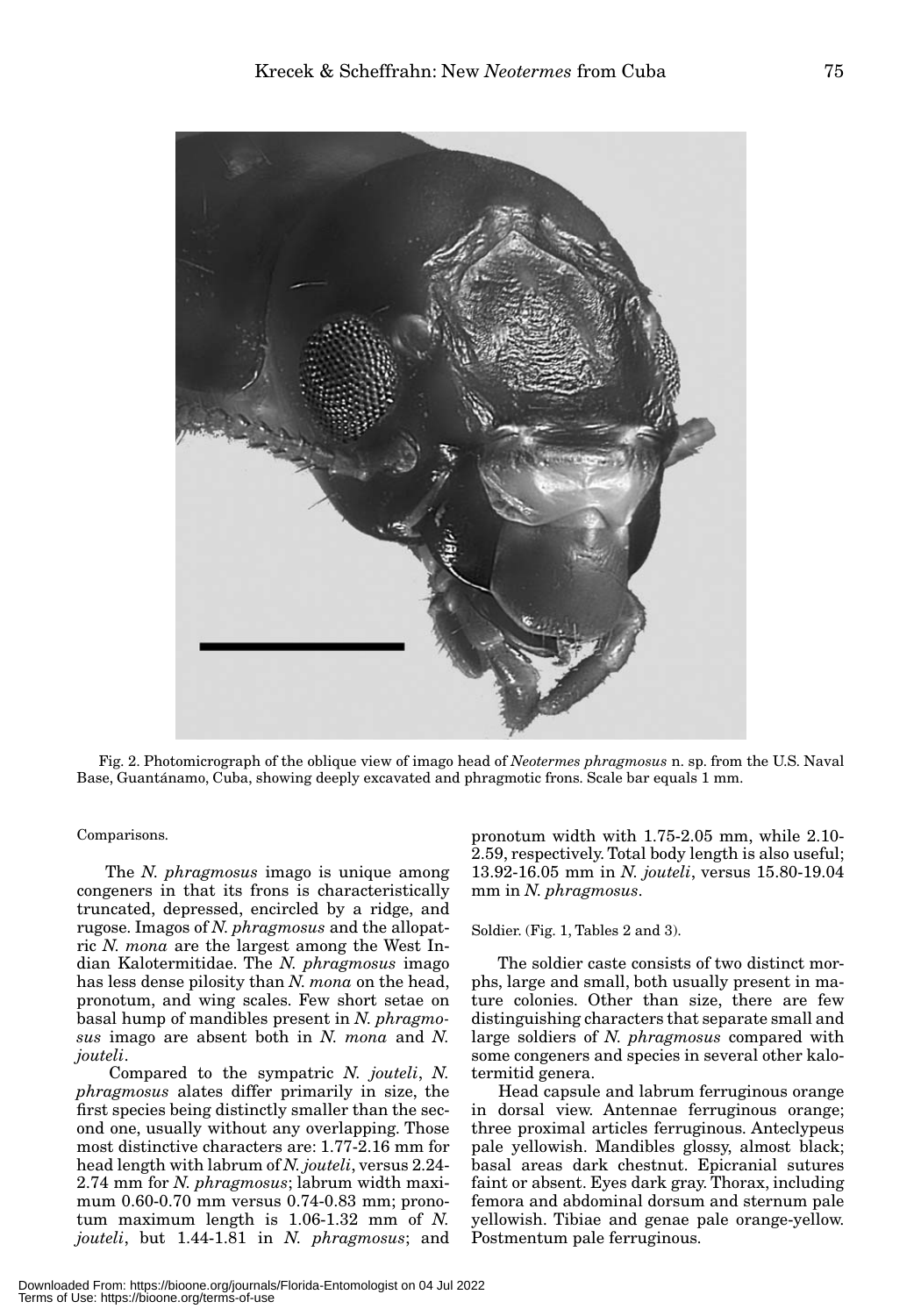

Fig. 3. Scanning electron micrograph of imago mandibles of *Neotermes phragmosus* n. sp., dorsal view, from Tortuguilla, Guantánamo Province, Cuba. Labels: first marginal tooth (A), second marginal tooth (B) of left mandible, and molar plate (C) of right mandible. Scale bar equals 0.5 mm. Labrum removed for clarity.

In dorsal view, head capsule subsquare, with sides subparallel, faintly convex in large soldiers, slightly convex in small morph; posterior corners rounded and posterior margin widely rectate in both morphs. Head capsule, thorax, and abdomen covered with dense mat of long setae  $(-0.1 \text{ mm})$ ; occiput glabrous. Frons depressed, faintly submerged, and broadly continuous with postclypeus; depressed area faintly striate. Frontal carinae tapered into distinctly protruding tubercle near antennal carinae. Labrum broadly linguiform; apex slightly convex. Mandibles elongate and relatively robust, with remarkably pilose basal humps; dentition distinct. Small soldier antennae with 17-21 articles, usually 18; large morph with 16-20 articles, usually 18 or 20; third antennal article subclavate, terminal articles usually slightly elongate; antennal formula 2<3>4 = 5. Antennal carinae protruding and faintly rugose. Pronotum papilionaceous, noticeably wider than head, and more than twice as wide as long in middle. Anterior margin of pronotum deeply and evenly concave; anterolateral corners abruptly rounded, sides of pronotum subparallel, faintly convex; posterior margin weakly emarginate. Pterothorax with posterolateral sides subtruncate, more so in small soldiers than in large soldiers. All soldiers with short wing buds.

In lateral view, head capsule dorsoventrally flattened; principal plane of frons occupying about half of head capsule length in small soldiers; about one third in large morph. Frons slopes  $\approx 15^{\circ}$  from plane of vertex; mandibles noticeably curved upward; eyes large and vertically oriented; without peripheral satellite facets. Pilosity of frons and anterior vertex dense. Hind femora moderately broadened in small soldiers and noticeably inflated in large morphs.

#### Comparisons**.**

No single measurement in either soldier morph is diagnostic for separating *N. phragmosus* from its nearest congener, *N. mona*. Nevertheless, the small morph of *N. phragmosus* is larger in the majority of measurements than that of *N. mona*. The mandibular hump pilosity of *N. phragmosus* is considerably more conspicuous than that of both *N. mona* and *N. jouteli*. The *N. phragmosus* soldiers possess a distinctly protruding tubercle on each frontal carina, which, both in *N. mona* and *N. jouteli*, are rudimentary*.* Striations of frons in *N. phragmosus* are considerable, while absent or very faint in *N. mona*. The rugosity of antennal carinae is faint in *N. phragmosus*, while being well developed in *N. mona.* The eyes of *N.*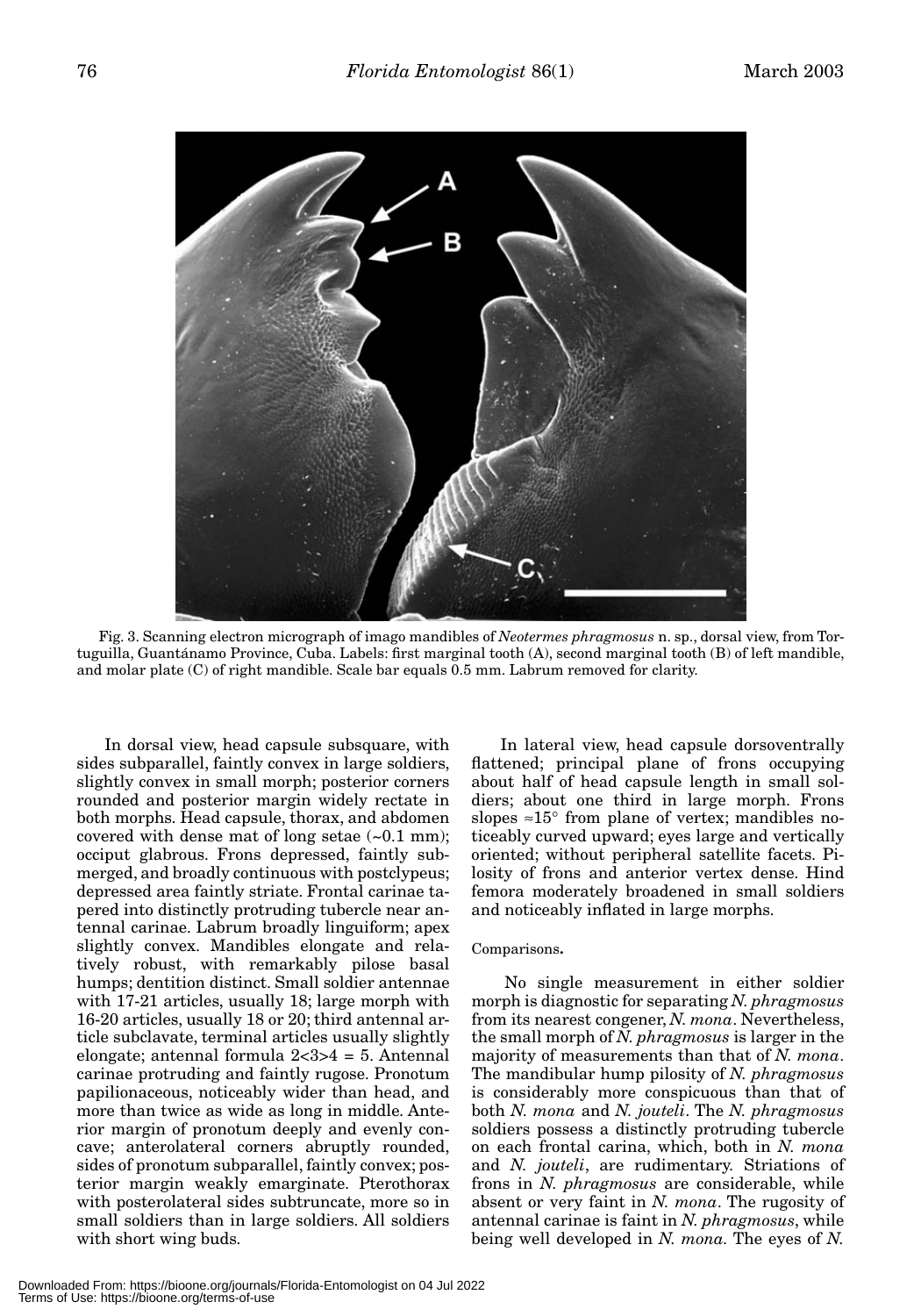| TABLE 1. MEASUREMENTS OF NEOTERMES PHRAGMOSUS IMAGO. |  |
|------------------------------------------------------|--|
|------------------------------------------------------|--|

| Measurement in mm $(n = 9$ males, 10 females from 6 colonies) | Range         | $Mean \pm S.D.$     | Holotype |
|---------------------------------------------------------------|---------------|---------------------|----------|
| Head length with labrum                                       | 2.24-2.74     | $2.58 \pm 0.12$     | 2.64     |
| Head length to postclypeus                                    | 1.56-2.00     | $1.86 \pm 0.12$     | 1.93     |
| Head width, maximum at eyes                                   | 1.83-2.27     | $2.11 \pm 0.093$    | 2.12     |
| Head height without postmentum                                | 1.00-1.19     | $1.14 \pm 0.050$    | 1.18     |
| Labrum width, maximum                                         | $0.74 - 0.83$ | $0.80 \pm 0.026$    | 0.80     |
| Eye diameter with sclerite, maximum                           | $0.56 - 0.68$ | $0.64 \pm 0.034$    | 0.67     |
| Eye to head base, minimum from sclerite                       | $0.27 - 0.38$ | $0.33 \pm 0.029$    | 0.34     |
| Ocellus diameter, maximum                                     | $0.18 - 0.26$ | $0.23 \pm 0.020$    | 0.22     |
| Ocellus diameter, minimum                                     | $0.16 - 0.20$ | $0.19 \pm 0.0098$   | 0.19     |
| Eye sclerite to ocellus, minimum                              | $0 - 0.016$   | $0.0090 \pm 0.0066$ | 0.0082   |
| Pronotum, maximum length                                      | 1.44-1.81     | $1.67 \pm 0.10$     | 1.77     |
| Pronotum, maximum width                                       | 2.10-2.59     | $2.44 \pm 0.13$     | 2.59     |
| Total length with wings                                       | 15.80-19.04   | $17.88 \pm 0.75$    | 17.69    |
| Total length without wings                                    | 8.91-13.10    | $11.35 \pm 1.09$    | 12.29    |
| Fore wing length from suture                                  | 11.07-13.77   | $12.93 \pm 0.61$    | 13.23    |
| Fore wing, maximum width                                      | 3.08-4.07     | $3.79 \pm 0.28$     | 4.07     |
| Hind tibia length                                             | $1.60 - 1.90$ | $1.78 \pm 0.089$    | 1.83     |

*phragmosus* do not display peripheral facets, which are typical of *N. mona*. Finally, the antennae of *N. phragmosus* soldiers have more articles compared to those of *N. mona*, in which the range is 13-19, 12-18 in *N. jouteli*, while in *N. phragmosus* it is 16-21.

Compared with the sympatric *N. jouteli*, *N. phragmosus* soldiers of both forms differ in having a much wider and much more deeply concave anterior margin of the pronotum. The character is particularly distinctive in large soldiers (pronotum width in *N. jouteli* ranges between 2.61-3.03 mm, while the same measurement in *N. phragmosus* is 3.32-3.96 mm). Pronotal length of *N. phragmosus* large soldiers ranges between 2.15-2.52 mm while in *N. jouteli* the length is 1.71-1.85 mm. Both soldier morphs of *N. phragmosus* are more pilose than *N. jouteli* around the anterior portion of the head including mandible bases. The maximum head width (2.93-3.46 mm) and left mandible length (2.64-2.90 mm) of *N. phragmosus* large soldiers do not overlap with those respective measurements (2.34-2.70 and 2.17-2.42 mm) in *N. jouteli*. Although some small soldier measurements overlap for both species, the *N. phragmosus* small soldier is larger overall than that of *N. jouteli*.



Fig. 4. *Neotermes phragmosus* n. sp. localities and termite collection sites on Cuba and neighboring islands.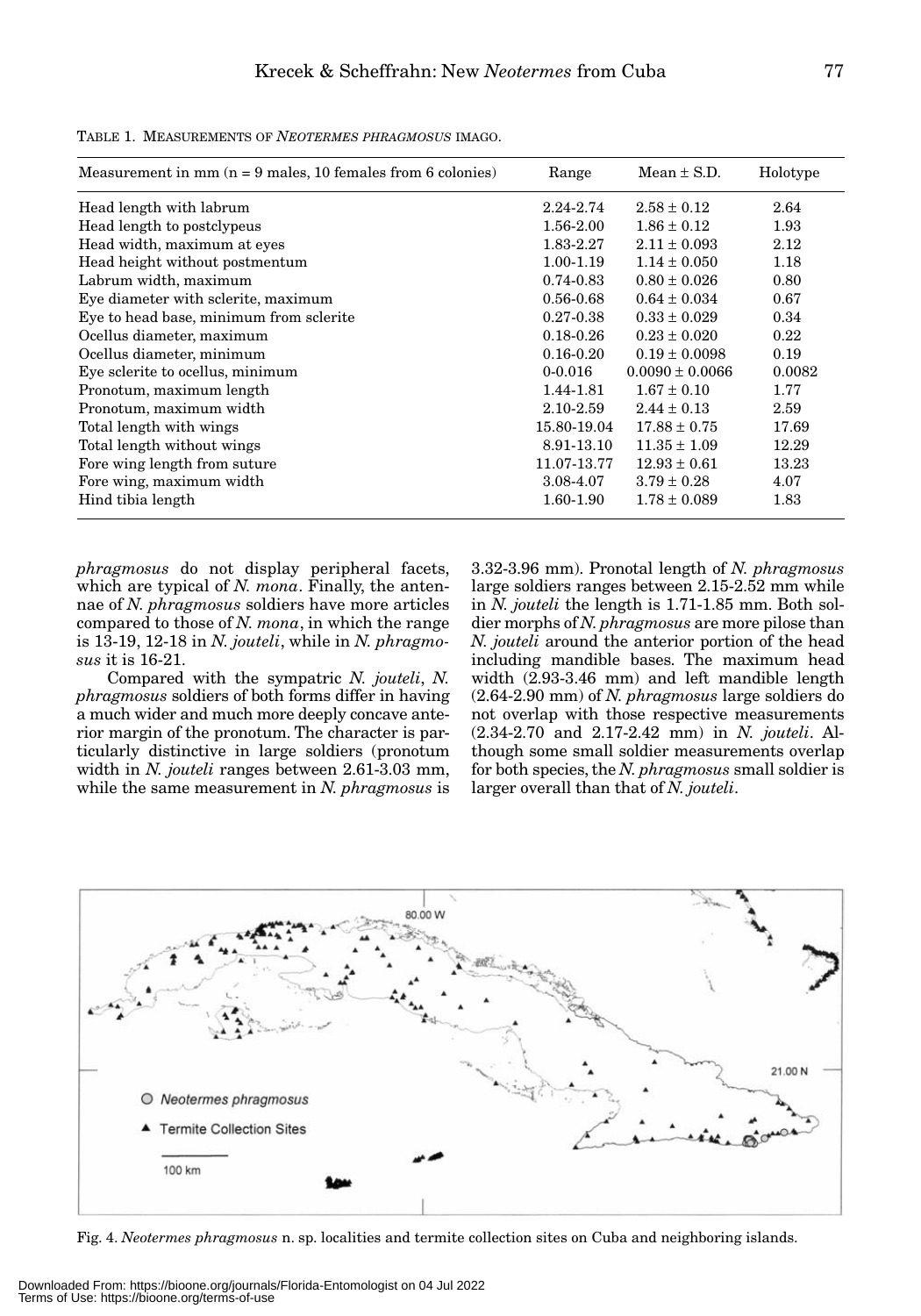TABLE 2. MEASUREMENTS OF *NEOTERMES PHRAGMOSUS* SMALL SOLDIER.

| Measurement in mm $(n = 12$ from 7 colonies)                               | Range         | Mean $\pm$ S.D.  |
|----------------------------------------------------------------------------|---------------|------------------|
| Head length to tip of mandibles                                            | 3.91-5.30     | $4.69 \pm 0.40$  |
| Head length to postclypeus                                                 | 2.43-3.47     | $3.04 \pm 0.32$  |
| Head width, maximum                                                        | 2.28-3.10     | $2.77 \pm 0.24$  |
| Antennal carinae, outside span                                             | 2.04-2.60     | $2.35 \pm 0.16$  |
| Head height, excluding postmentum                                          | 1.34-1.83     | $1.53 \pm 0.15$  |
| Labrum, maximum width                                                      | $0.64 - 0.82$ | $0.73 \pm 0.053$ |
| Postclypeus width, maximum                                                 | $0.87 - 1.10$ | $0.98 \pm 0.066$ |
| Left mandible length, tip to most distant visible point of ventral condyle | 2.17-2.69     | $2.42 \pm 0.15$  |
| Postmentum, length in middle                                               | 1.88-2.47     | $2.17 \pm 0.20$  |
| Postmentum, maximum width                                                  | $0.80 - 1.11$ | $0.93 \pm 0.087$ |
| Postmentum, minimum width                                                  | $0.49 - 0.60$ | $0.54 \pm 0.045$ |
| Pronotum, maximum width                                                    | 2.69-3.36     | $3.07 \pm 0.19$  |
| Pronotum, maximum length                                                   | 1.63-2.20     | $1.93 \pm 0.16$  |
| Hind tibia length                                                          | 1.38-1.95     | $1.71 \pm 0.15$  |
| Total length                                                               | 9.72-14.85    | $12.48 \pm 1.67$ |

# Etymology**.**

The species name reflects the unique and striking phragmosis of the imago frons; possibly the most developed for this character among the Isoptera.

# Remarks.

The holotype colony was collected in a very xeric coastal habitat from the dead wood of living *Calotropis procera* Aiton (Asclepiadaceae), an exotic shrub. The colony penetrated into xylem elements within the living cambium. Other colonies were collected from dead branches and trunks of mangroves, buttonwood, and other littoral woods. The dispersal flight season of *N. phragmosus* is unknown, but we suspect nocturnal autumn flights similar to those of others congeners as

alates were collected in late August and early November.

# Type material.

Holotype colony series. **Cuba.** Guantánamo Province; Tortuguilla; 19.98°N, 74.93°W; 20-VIII-1974; coll. J. Krecek; 1 female alate holotype, 13 alate paratypes, 6 paratype small soldiers and 6 paratype large soldiers (CU-968).

Paratype colonies series. All material originates from Guantánamo Prov.: Imias; 20.07°N, 74.64°W; VIII-1975; coll. L. de Armas; 1 paratype small and large soldier (CU-1038). The following samples were collected at the U.S. Naval Base Guantánamo Bay by J. Chase, J. Mangold, and R.H. Scheffrahn 2-XI-2001 to 6-XI-2001: Kittery Beach; 19.906°N, 75.089°W; 1 paratype imago (CU-1076); N. Kittery Beach; 19.905°N, 75.088°W;

Table 3. Measurements of *Neotermes phragmosus* large soldier.

| Measurement in mm $(n = 11$ from 6 colonies)                               | Range         | $Mean \pm S.D.$  |
|----------------------------------------------------------------------------|---------------|------------------|
| Head length to tip of mandibles                                            | 5.30-6.09     | $5.69 \pm 0.22$  |
| Head length to postcive us                                                 | 3.61-4.16     | $3.87 \pm 0.17$  |
| Head width, maximum                                                        | 2.93-3.46     | $3.25 \pm 0.17$  |
| Antennal carinae, outside span                                             | 2.54-2.97     | $2.78 \pm 0.13$  |
| Head height, excluding postmentum                                          | 1.83-2.30     | $2.15 \pm 0.14$  |
| Labrum, maximum width                                                      | $0.70 - 0.83$ | $0.78 \pm 0.049$ |
| Postclypeus width, maximum                                                 | 1.06-1.21     | $1.13 \pm 0.046$ |
| Left mandible length, tip to most distant visible point of ventral condyle | 2.64-2.90     | $2.77 \pm 0.080$ |
| Postmentum, length in middle                                               | 2.57-3.03     | $2.79 \pm 0.14$  |
| Postmentum, maximum width                                                  | 0.93-1.14     | $1.06 \pm 0.078$ |
| Postmentum, minimum width                                                  | $0.47 - 0.65$ | $0.58 \pm 0.063$ |
| Pronotum, maximum width                                                    | 3.32-3.96     | $3.66 \pm 0.16$  |
| Pronotum, maximum length                                                   | 2.15-2.52     | $2.33 \pm 0.11$  |
| Hind tibia length                                                          | 1.75-2.10     | $2.01 \pm 0.10$  |
| Total length                                                               | 12.83-16.07   | $13.96 \pm 1.13$ |